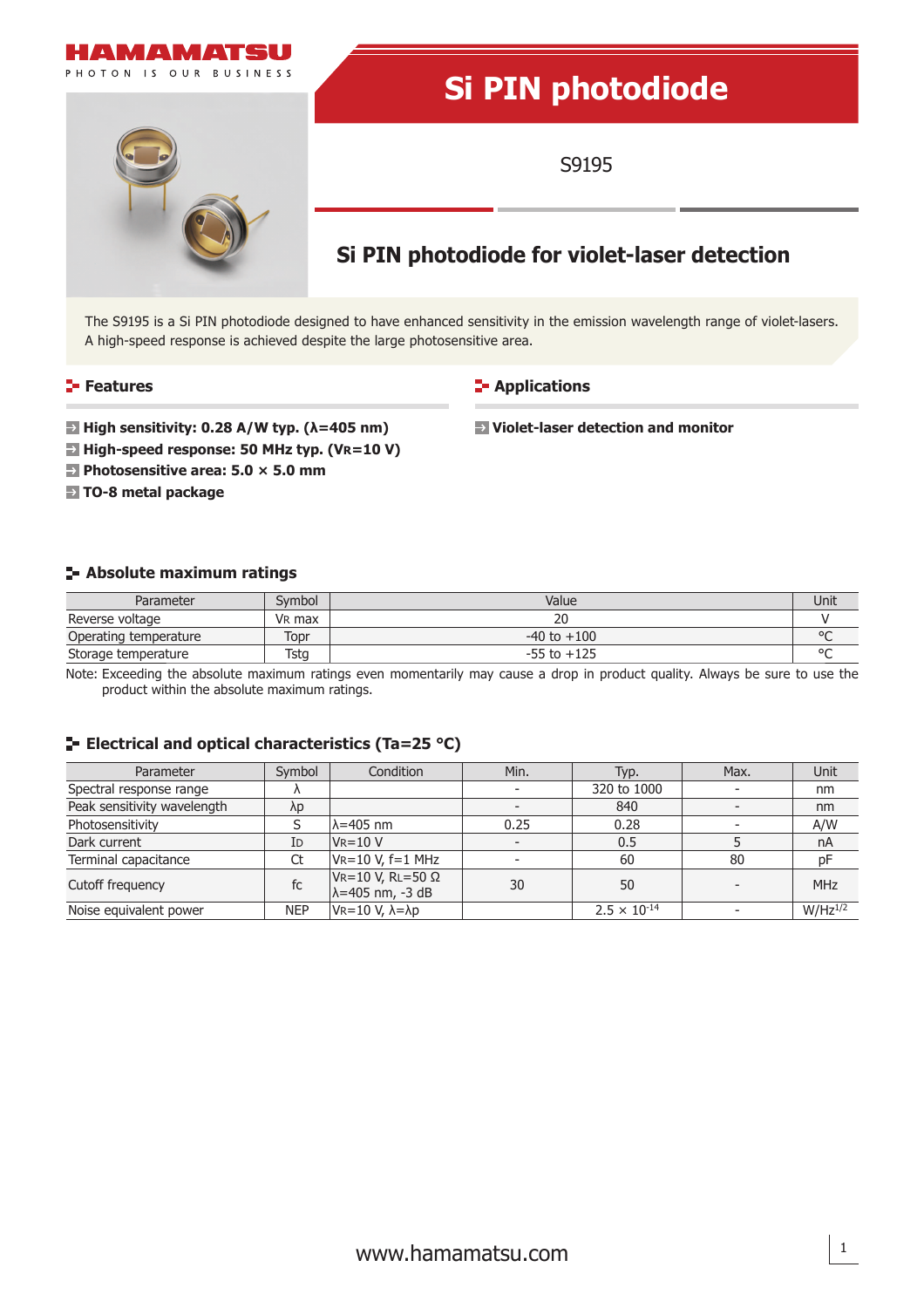

KPINB0289EB

#### **Spectral response**

## **Photosensitivity temperature characteristics**



# **P** Dark current vs. reverse voltage



**Terminal capacitance vs. reverse voltage**